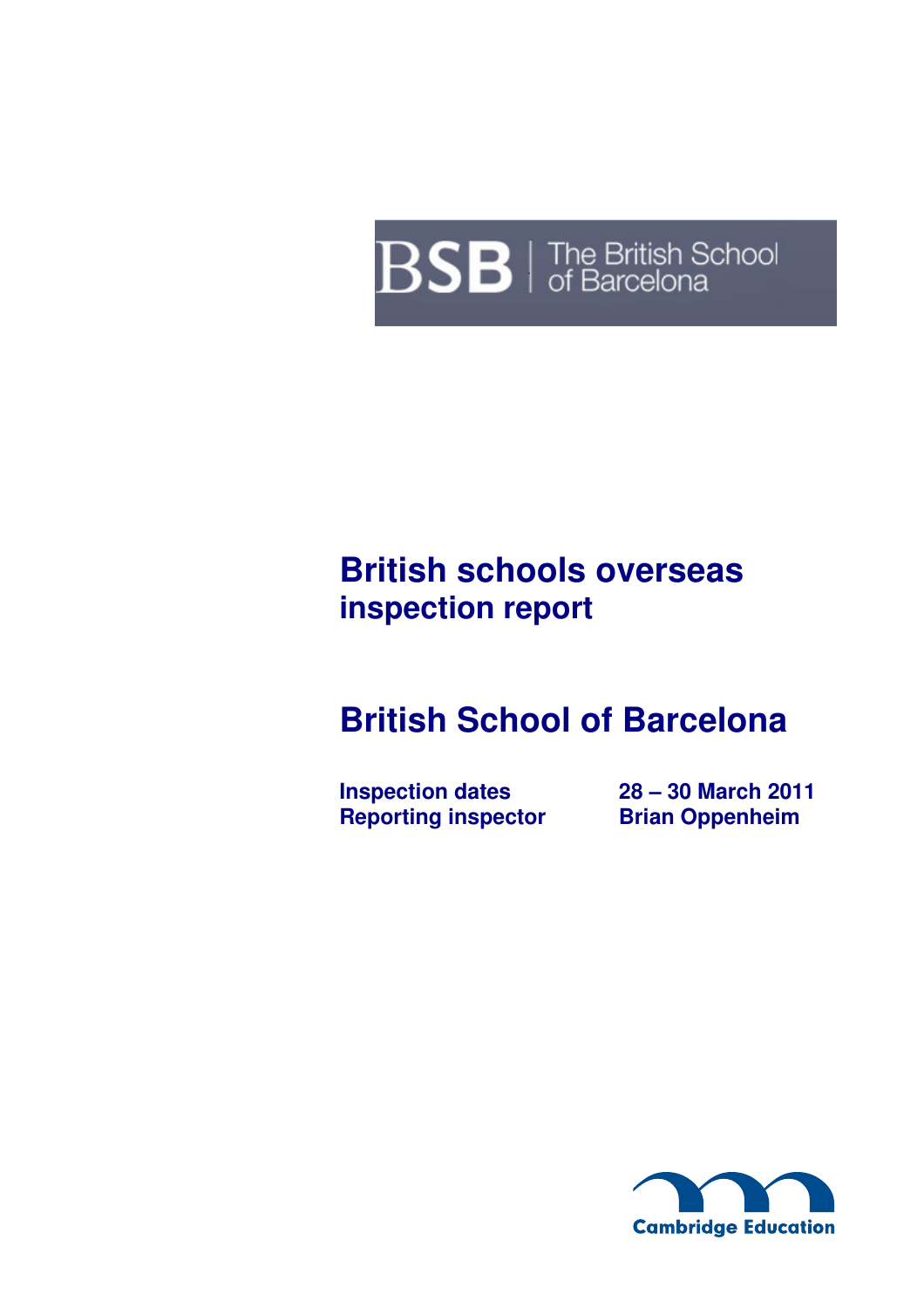

# Issue and revision record

| <b>Revision</b><br>$\mathbf{1}$ | <b>Date</b><br>01/04/2011 | <b>Originator</b><br><b>BRO</b> | <b>Checker</b><br><b>SB</b> | <b>Approver</b><br><b>PH</b> | <b>Description</b><br>Report v1 |
|---------------------------------|---------------------------|---------------------------------|-----------------------------|------------------------------|---------------------------------|
|                                 |                           |                                 |                             |                              |                                 |
|                                 |                           |                                 |                             |                              |                                 |
|                                 |                           |                                 |                             |                              |                                 |
| $\overline{2}$                  | 15/04/2001                | <b>BRO</b>                      | <b>SB</b>                   | <b>PJH</b>                   | Report v2                       |
|                                 |                           |                                 |                             |                              |                                 |
| 3                               | 03/05/2011                | <b>BRO</b>                      | FG                          | <b>PJH</b>                   | Final                           |
|                                 |                           |                                 |                             |                              |                                 |
| 4                               | 11/05/11                  | <b>BRO</b>                      | FG                          | <b>KLB</b>                   | Revised final                   |
|                                 |                           |                                 |                             |                              |                                 |

This document has been prepared for the titled project or named part thereof and should not be relied upon or used for any other project without an independent check being carried out as to its suitability and prior written authority of Cambridge Education Limited being obtained. Cambridge Education Limited accepts no responsibility or liability for the consequences of this document being used for a purpose other than the purposes for which it was commissioned. Any person using or relying on the document for such other purpose agrees, and will by such use or reliance be taken to confirm his agreement

to indemnify Cambridge Education Limited for all loss or damage resulting therefrom. Cambridge Education Limited accepts no responsibility or liability for this document to any party other than the person by whom it was commissioned.

To the extent that this report is based on information supplied by other parties, Cambridge Education Limited accepts no liability for any loss or damage suffered by the client, whether contractual or tortious, stemming from any conclusions based on data supplied by parties other than Cambridge Education Limited and used by Cambridge Education Limited in preparing this report.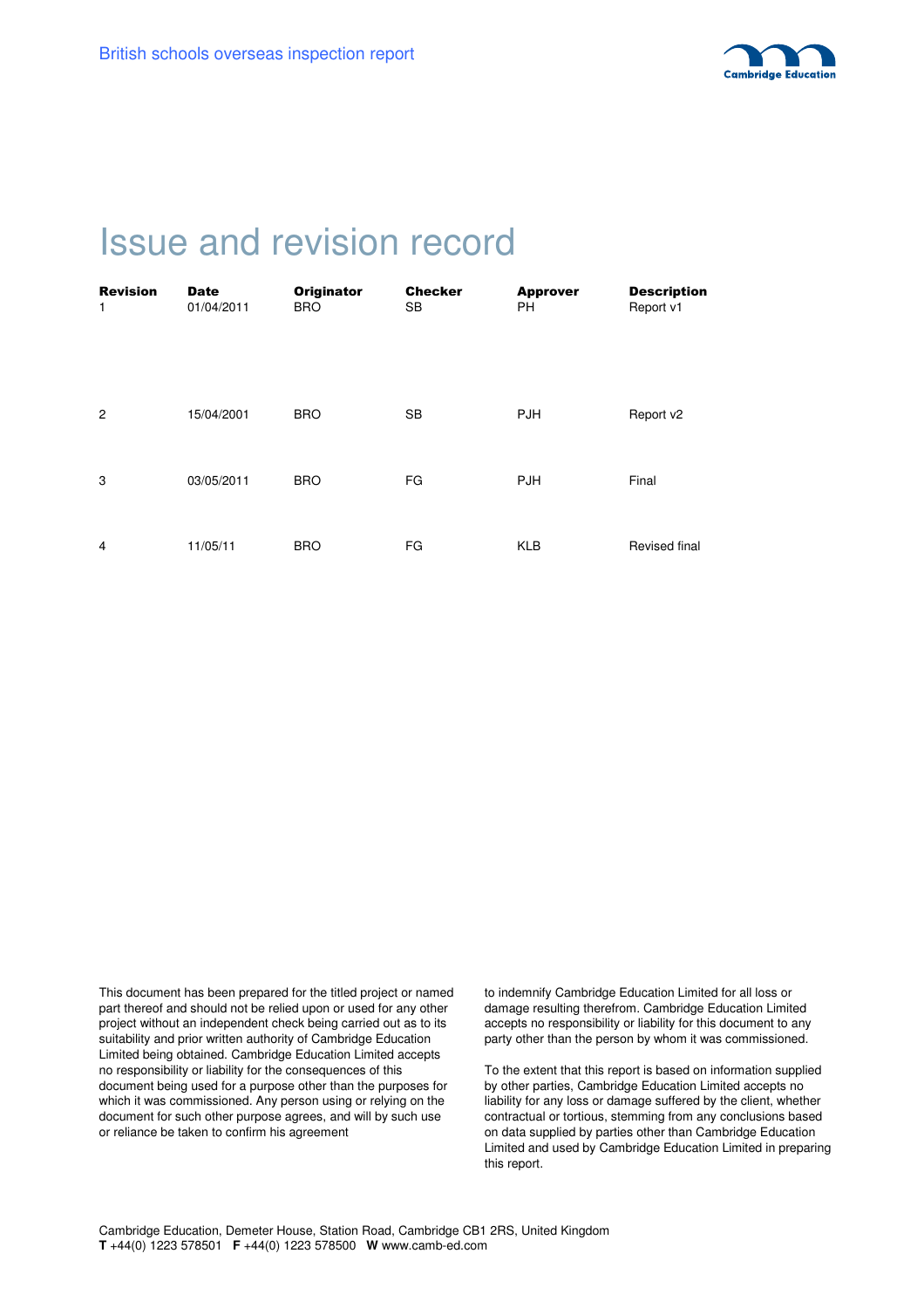

# **Contents**

# Title Page Purpose and scope of the inspection 1 and 1 and 1 and 1 and 1 and 1 and 1 and 1 and 1 and 1 and 1 and 1 and 1 and 1 and 1 and 1 and 1 and 1 and 1 and 1 and 1 and 1 and 1 and 1 and 1 and 1 and 1 and 1 and 1 and 1 and 1 and Information about the school 1 and 1 and 2 and 2 and 2 and 2 and 2 and 2 and 2 and 2 and 2 and 2 and 2 and 2 and 2 and 2 and 2 and 2 and 2 and 2 and 2 and 2 and 2 and 2 and 2 and 2 and 2 and 2 and 2 and 2 and 2 and 2 and 2 Evaluation of the school **1** and 1 and 1 and 1 and 1 and 1 and 1 and 1 and 1 and 1 and 1 and 1 and 1 and 1 and 1 and 1 and 1 and 1 and 1 and 1 and 1 and 1 and 1 and 1 and 1 and 1 and 1 and 1 and 1 and 1 and 1 and 1 and 1 a Compliance with regulatory requirements **7** and 200 million control of the control of the control of the control of the control of the control of the control of the control of the control of the control of the control of t What the school could do to improve further 7 and 7 and 7 and 7 and 7 and 7 and 7 and 7 and 7 and 7 and 7 and 7 and 7 and 7 and 7 and 7 and 7 and 7 and 7 and 7 and 7 and 7 and 7 and 7 and 7 and 7 and 7 and 7 and 7 and 7 an **Inspection judgements** 8 School details **9**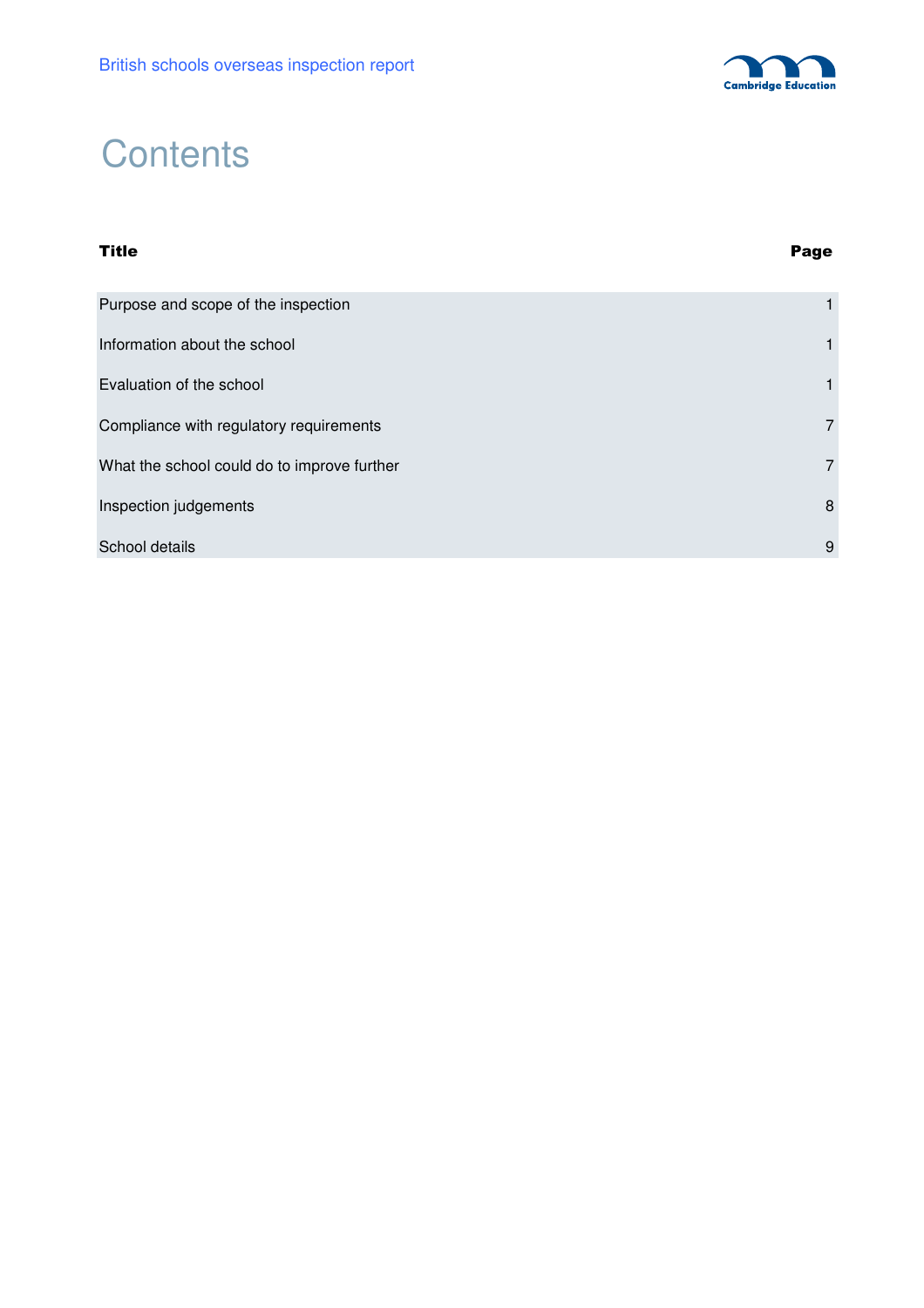

### **Purpose and scope of the inspection**

This inspection was carried out by three inspectors from Cambridge Education using the DfE standards for inspection of British schools overseas. The purpose of the inspection is to provide information to parents, teachers, senior managers and the school's owners on the overall effectiveness of the school and the standard of education it provides. The inspection team was joined by one of Her Majesty's Inspectors who monitored the quality of the inspection.

### **Information about the school**

The British School of Barcelona was founded in 1958 in Castelldefels under the name of The Anglo-American School. The school moved to its present buildings in 1999 and the name was changed to The British School of Barcelona to reflect the type of education offered. The school is a founding member of the National Association of British Schools in Spain. The previous headteacher left at the end of the summer term 2010 and a new headteacher takes up the post in September this year. There are 739 students, 360 boys and 379 girls, including 104 children in the Early Years Foundation Stage and 79 in the sixth form. The majority of students speak English as a second language and 50 are at an early stage of English acquisition. One hundred and eighteen students are identified as having special educational needs. Most of these have moderate learning difficulties. The school is non-selective. Students have gained places at universities such as Cambridge, Oxford, Bath, Bristol, UCL, UB, Pompeu Fabra and ESADE. In 2011 five students won the Outstanding Cambridge Learners in Spain awards and 18 won the Edexel High Achievers in Spain awards.

### **Evaluation of the school**

The British School of Barcelona meets the accreditation standards set out by the Department for Education for England. It is a good school with some outstanding features. The school provides instruction in English, has teachers who are native English speakers and students receive a broad and balanced curriculum which equips them with the skills and qualifications to enable them to enter or re enter the British education system with ease. The school is recommended for continued full authorisation to function as a British School in Spain for 1200 pupil from Nursery to Year 13 (3 – 18 years).

Children in the Early Years Foundation Stage receive an effective education. The vast majority of children arrive in the nursery speaking languages other than English. They make good progress in learning to speak English and their vocabulary continues to grow well as they continue through reception. Children develop well in their social and personal skills, learning to get on with one another and to work diligently and thoughtfully. Teachers in the Early Years Foundation Stage are now collecting data about children's outcomes in the full range of Early Learning Goals and this will enable staff and parents to have a clear view of actual achievement and progress.

Students in the primary and secondary schools achieve well and make good progress during their time at the school. Teaching is good with some that is outstanding. This is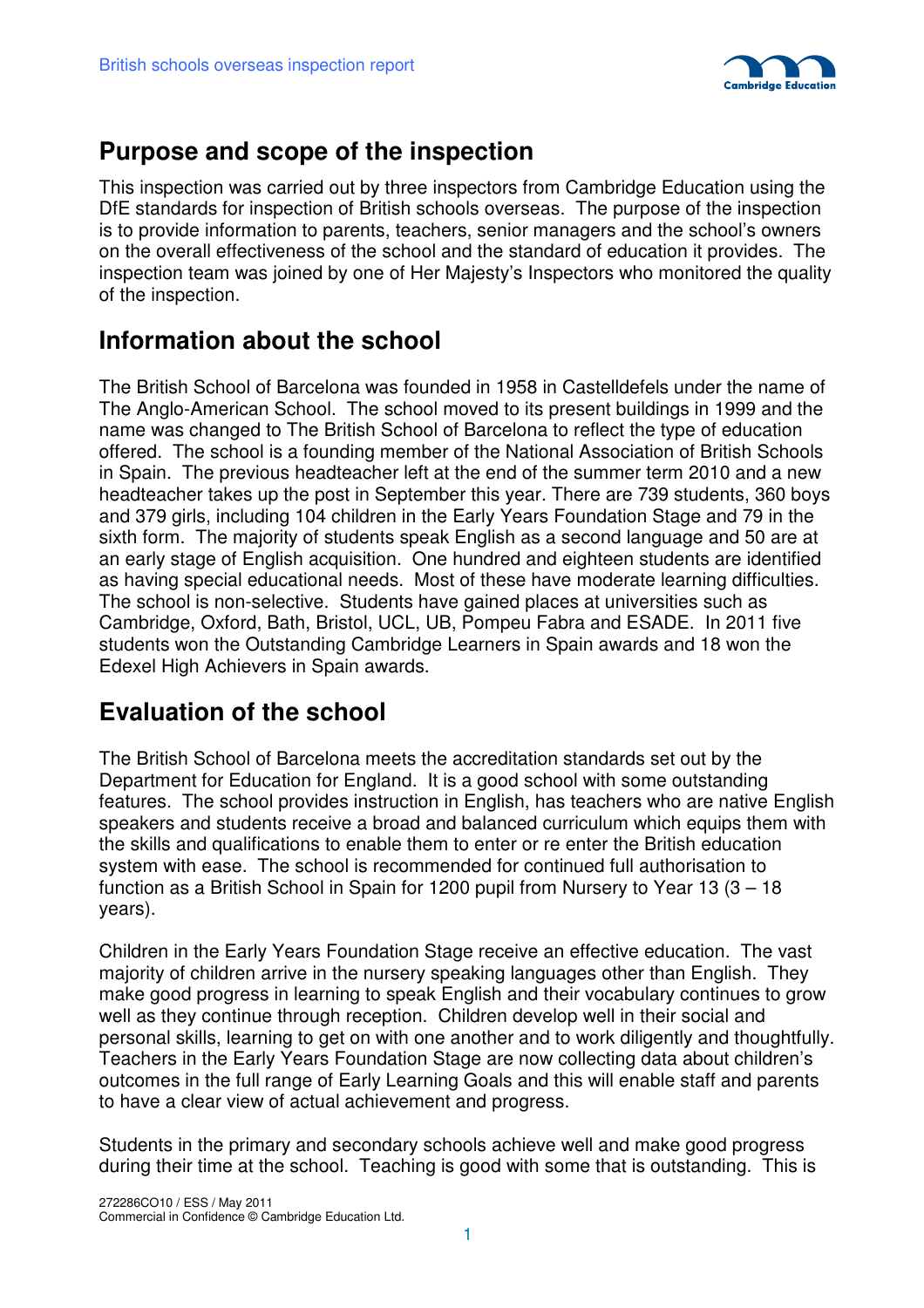

demonstrated by the 2010 examination results at IGCSE, and AS and A levels which are above the international average overall. At the end of Year 6 pupils' achievement is above average for England based on their performance in the national tests.

Students' personal development is good overall and they develop excellent social skills. They are cared for well and receive good support: by the time they leave school they are well-rounded young people. Senior and middle leaders have an accurate understanding of the school's strengths and areas for development. They are ambitious for the school and its students and with expert support from the owners are increasingly successful in making improvements and raising everyone's expectations. The requirements for safeguarding are met in full.

#### **Quality of education**

The school provides its children, pupils and students with a good quality of education at all key stages and in the sixth form. In the Early Years Foundation Stage the new curriculum used in England has been followed since the beginning of this academic year. It is providing staff with an excellent framework for planning interesting and appropriate activities for the age group. The planned curriculum allows children good experiences through play to develop their skills and knowledge, and make good progress.

In the primary and secondary schools the curriculum is well balanced, meets the requirements of the English National Curriculum and complies with local requirements. It combines these requirements effectively so that students' learning is broad and balanced. It supports students' learning in English effectively and ensures they develop their Spanish and Catalan language skills well. Planning is good: for example, there are schemes of work for all subjects. However, cross-curricular links are limited and opportunities to build on prior learning are missed. Sometimes, for example, the same work is reported in different subjects.

The curriculum engages pupils effectively and, for the most part is matched appropriately to their needs, interests and aspirations. A particular strength is the way the curriculum is contextualised to take account of the local culture. There is a good PSE programme that contributes effectively to students' personal development. In many cases the curriculum is matched appropriately to pupils' aptitudes and abilities but this is not consistent across the school. In Years  $1 - 6$ , planning is more likely to take account of the range of different abilities than in Years  $7 - 11$ . For example, planning does not always show how the most able pupils are to be catered for. This limits the progress of these pupils. However, senior leaders are aware that there is a need to improve this aspect of the curriculum and action has already been taken. The English department, for example, has developed a differentiated programme that meets the needs of students who are native English speakers and those for whom English is a second or third language. Similarly, the examination board for mathematics has been changed, additional courses in science are being reviewed and an accelerated IGCSE Spanish course is being introduced, to ensure that students' needs are better met. The range of after school activities is good and includes, for example, singing, dance and sports clubs but take-up is limited, partly because many attend local clubs. Some pupils compete at regional and national level.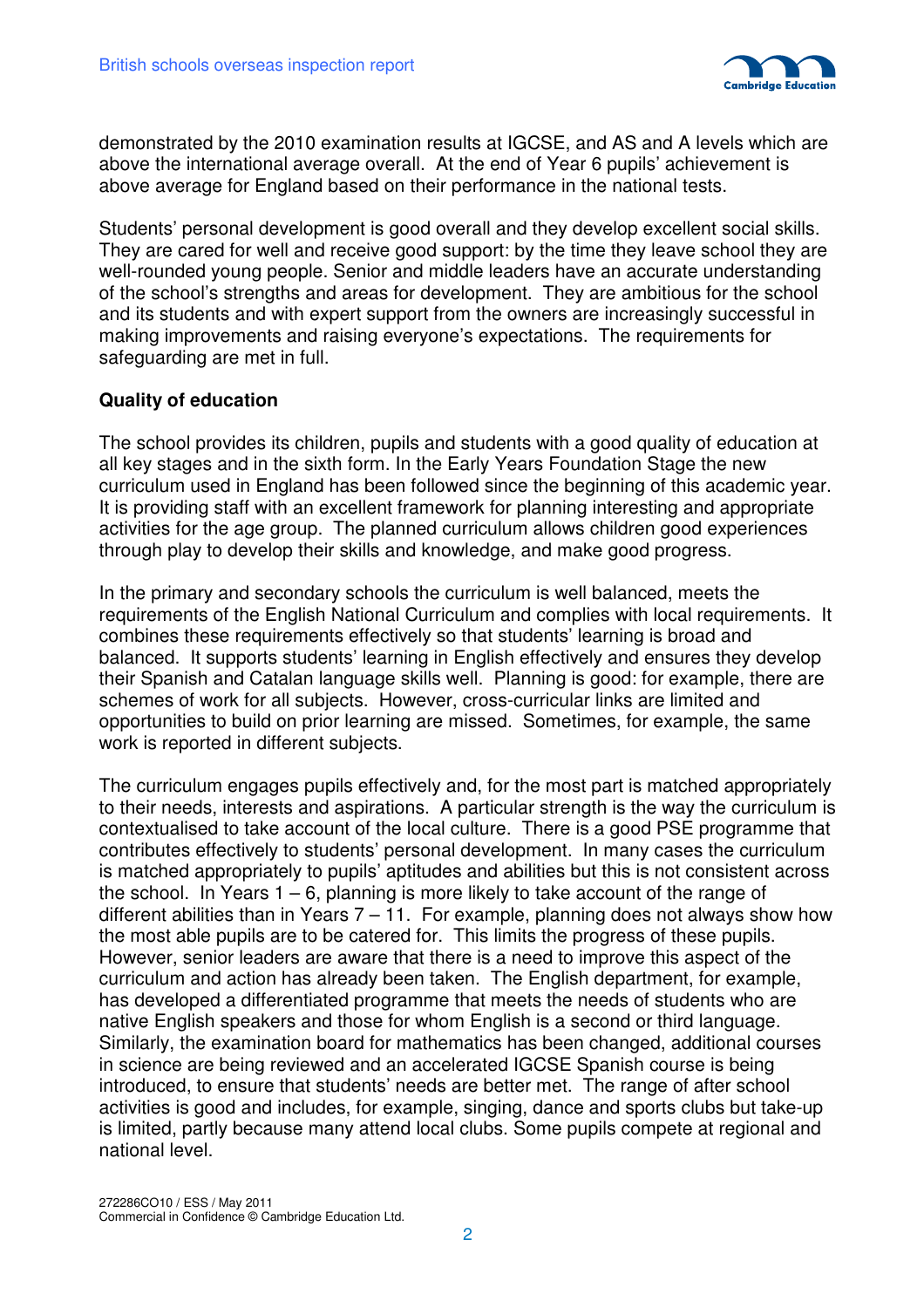

Students move through Key Stage 4 and into the sixth form at a pace best suited to their individual abilities and aspirations. The criteria for students to continue into the sixth form are deliberately inclusive. Courses and programmes, while essentially academic, are matched well to the aspirations and capabilities of students who appreciate the level of support provided by their teachers.

**T**eaching is good. The large majority of lessons seen were good: some were outstanding while others were satisfactory. As a result, students make good progress overall. They have very positive attitudes to their work. Amongst strengths observed in teaching were secure and enthusiastic subject knowledge, a brisk pace, confident use of appropriate technology to engage students and, in the best lessons, productive questioning skills, successful management of a range of approaches to match varying learning styles. However, in a significant minority of lessons, work and activities were not matched closely enough to the range of students' abilities and aptitudes in the class: expectations for more able students are not always sufficiently challenging. Students are very willing learners but do not always have opportunities to work independently or to make an active contribution to lessons. Where students are given opportunities to evaluate their own and each other's work, they were able to identify how to improve their work. The marking of work is uneven. Praise is used well to encourage students but it is not consistently followed up with guidance on how they can improve their work. Relationships are extremely good. Children, pupils and students are very respectful of their teachers and listen carefully. They engage readily with the tasks set, and are highly motivated and very enthusiastic learners. These very positive attitudes to school have a strong impact on learning.

The school has a good understanding of the needs of students with additional learning difficulties. In the great majority of lessons planning identifies these students clearly. Less able students are "paired" with those who are more able to as a way to support their learning but the information is used only rarely to set different work or modify the level of support given by the teacher.

The use of assessment to inform planning and to help students improve their work is at an early stage of development. There is good practice where students are grouped by ability and are given support matched to their needs. Some lesson plans identify different learning outcomes while in others more able pupils are expected to work at a more advanced level. However, this is not consistent in all lessons. Using questions to check learning, deepen understanding and challenge students' thinking is relatively underdeveloped. Across the school assessment is used mainly to test students' understanding and knowledge and only sometimes is it used to support their learning. This is one of the reasons why progress is good and not outstanding.

Teaching and learning in the Early Years Foundation Stage are good. There is a good balance of adult directed and child initiated activities and the three adults per class (two teachers and one classroom assistant) work well together. They ensure there is always supervision outside and that appropriate attention is given to small teaching groups. Adults are making good observational assessments to keep track of children's progress in the new curriculum. Relationships are very good and children take their activities very seriously and are learning to stay working for increasingly long periods of time.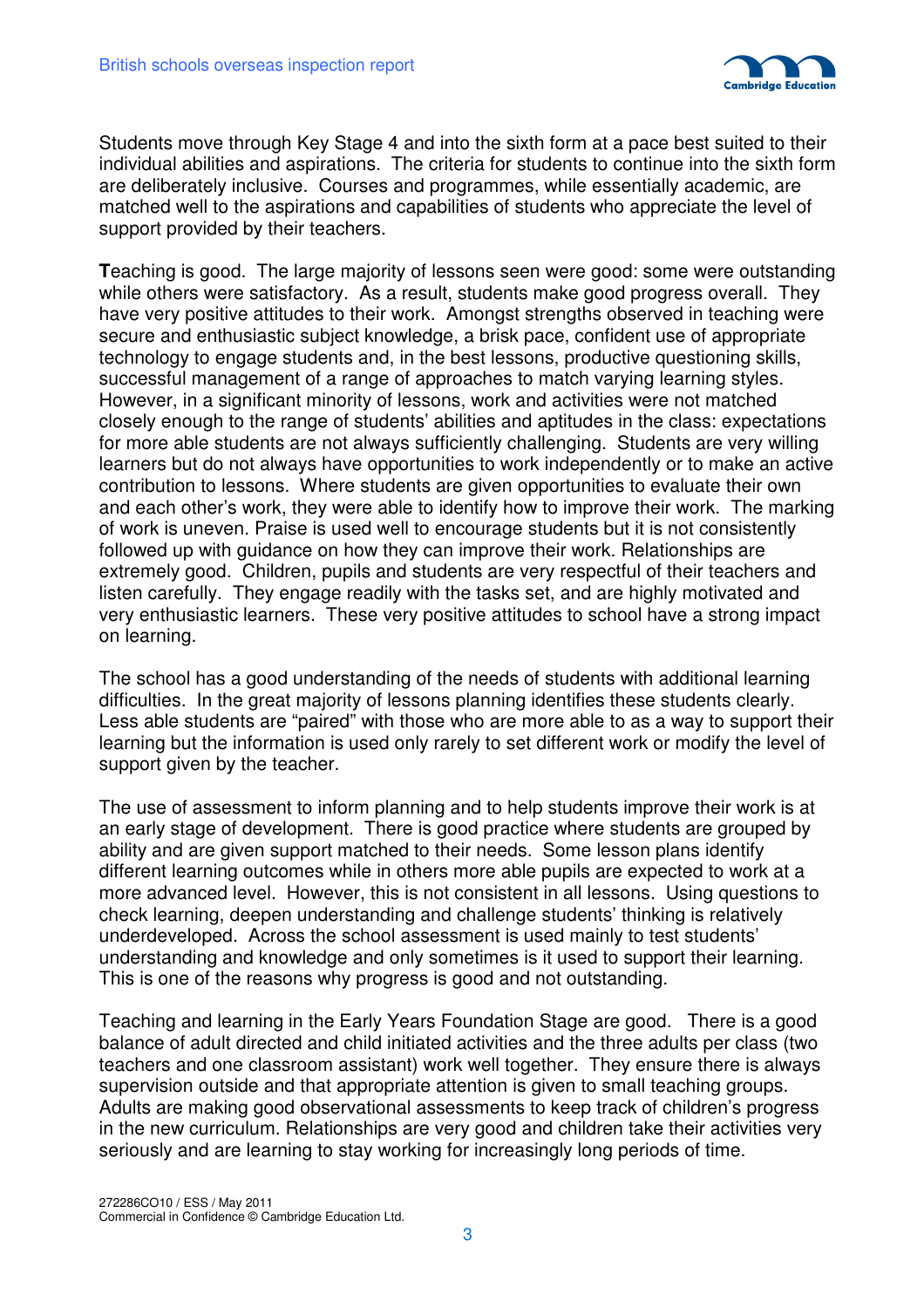

#### **Spiritual, moral, social and cultural development of pupils**

Students' spiritual, moral, social and cultural development is good with aspects that are outstanding. Social awareness is promoted effectively by the PSE programme: for example, Year 9 study issues such as being citizens of the world and mood swings in adolescence. Students enjoy school a great deal as evidenced by their very positive attitudes, outstanding behaviour, and the courtesy they show for others, including their teachers. Students have a strong moral code and know right from wrong. The PSE programme, assemblies, and Spanish and Catalan social studies all provide good opportunities for spiritual and cultural reflection. The school is very successful in enabling students to develop their self-knowledge, self-esteem and self-confidence. This is reflected well in their behaviour: they are polite, attentive, considerate and friendly. Older students act as reading partners to pupils in the primary school and are involved in organising school events. The newly established school council is starting to involve students in the life of the school. It promotes collaborative working effectively although it is too early to see the full impact of this work across the school.

There are good links with the local community. Visits to the school by a local police officer and "parent professionals" help to support students' knowledge of public institutions in Spain and an awareness of good citizenship in a local context. At the same time, the school provides appropriate opportunities for students to develop their understanding and knowledge of modern British life. For example, students in Years 7 to 11 have the opportunity to spend a term at a sister school in the UK and Years 6 and 11, and the sixth form, visit the UK. There are also extensive links with, for example, other local schools and international schools, Spanish and UK universities, schools in the UK and local sports facilities. Pupils participate successfully in the Duke of Edinburgh International award scheme.

#### **Welfare, health and safety of the students**

Provision for students' overall welfare, health and safety is good. There is a good range of policies that reflect the latest British guidance and the day-to-day care of students is good. The staff and designated person for child protection have received the appropriate level of training and the child protection policy is up-to-date. All the administrative staff and teaching assistants have received first aid training. Pupils know how to keep themselves and others safe. Instances of bullying are very rare and the need for serious sanctions is even rarer. Pupils develop a good awareness of the importance of adopting healthy lifestyles through the curriculum and the good quality food provided by the school.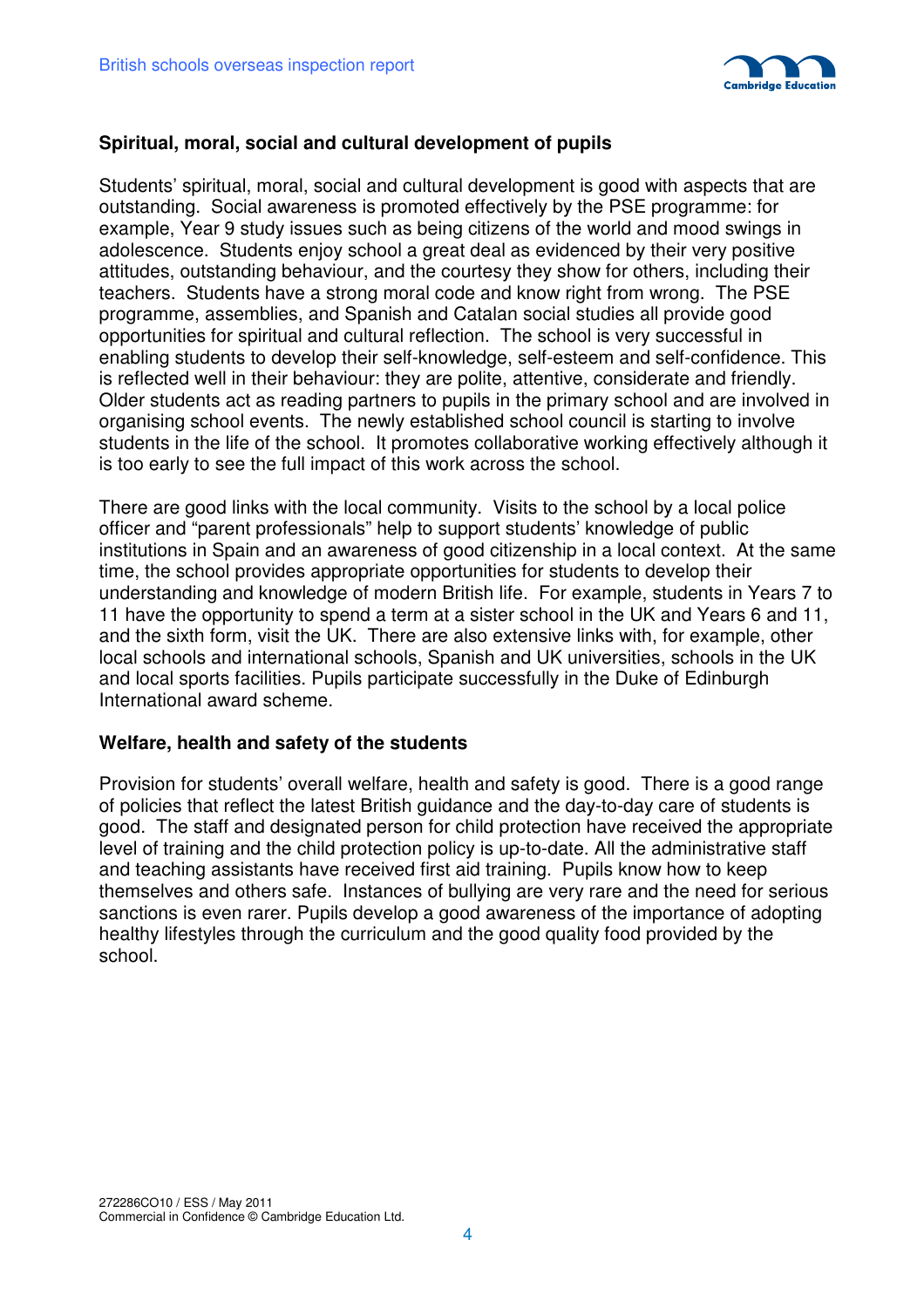

The school manages the transition from Key Stage 3 to 4 and from Key Stage 4 to the sixth form well. Students receive good advice about careers and the process of university application, for both Spain and the UK, is well received by students and effective. Senior leaders are aware of the need to improve arrangements for the transition between Key Stage 2 and 3. They have begun to put in place procedures to improve this aspect but the use of data to track students' progress is not yet embedded.

The school fulfils its obligations under the Disability Discrimination Act 2002.

#### **Suitability of the proprietor and staff**

The proprietor ensures that all the required checks are made on staff to confirm their suitability to work with children and recorded in a single central register.

#### **Premises and accommodation**

The school's accommodation is good and supports students' learning most effectively. Specialist rooms for science, music, PE and ICT support the school's curriculum and students' learning. All the facilities meet requirements, including those for students who are ill, and security arrangements. They are suitable for the number and age of children, pupils and students. The school has identified the need to improve the resources for science and is currently implementing a development programme. There is good outside space and staggered break times ensure safe and pleasant outdoor play for each age group. The school is also able to use the adjacent tennis courts and the nearby Olympic Canal, thus broadening the range of sports provided. The buildings are well maintained and provide a pleasant environment that supports learning effectively.

The inspection also included an overview of the new buildings and expansion plans for the school. These will enhance the quality of the facilities and the range of specialist rooms. Inspectors recommend the full authorisation of the British School of Barcelona and its new buildings as a British school in Spain.

#### **Provision of information for parents, carers and others**

There is a good and helpful range of information available to the public through the school's website. This includes the complaints and safeguarding policies as well as other policies relating to the work of the school. Parents feel well informed about the school and their children's progress. The website also includes examination results adding further to the sense of partnership and openness which the school has developed with its parents and the community.

The school works closely with parents to support their children. During the inspection, for example, the school hosted a parents' workshop focusing on the education of bilingual children.

#### **Procedures for handling complaints**

The school meets the requirements and has clear procedures for handling complaints fairly and in a timely manner.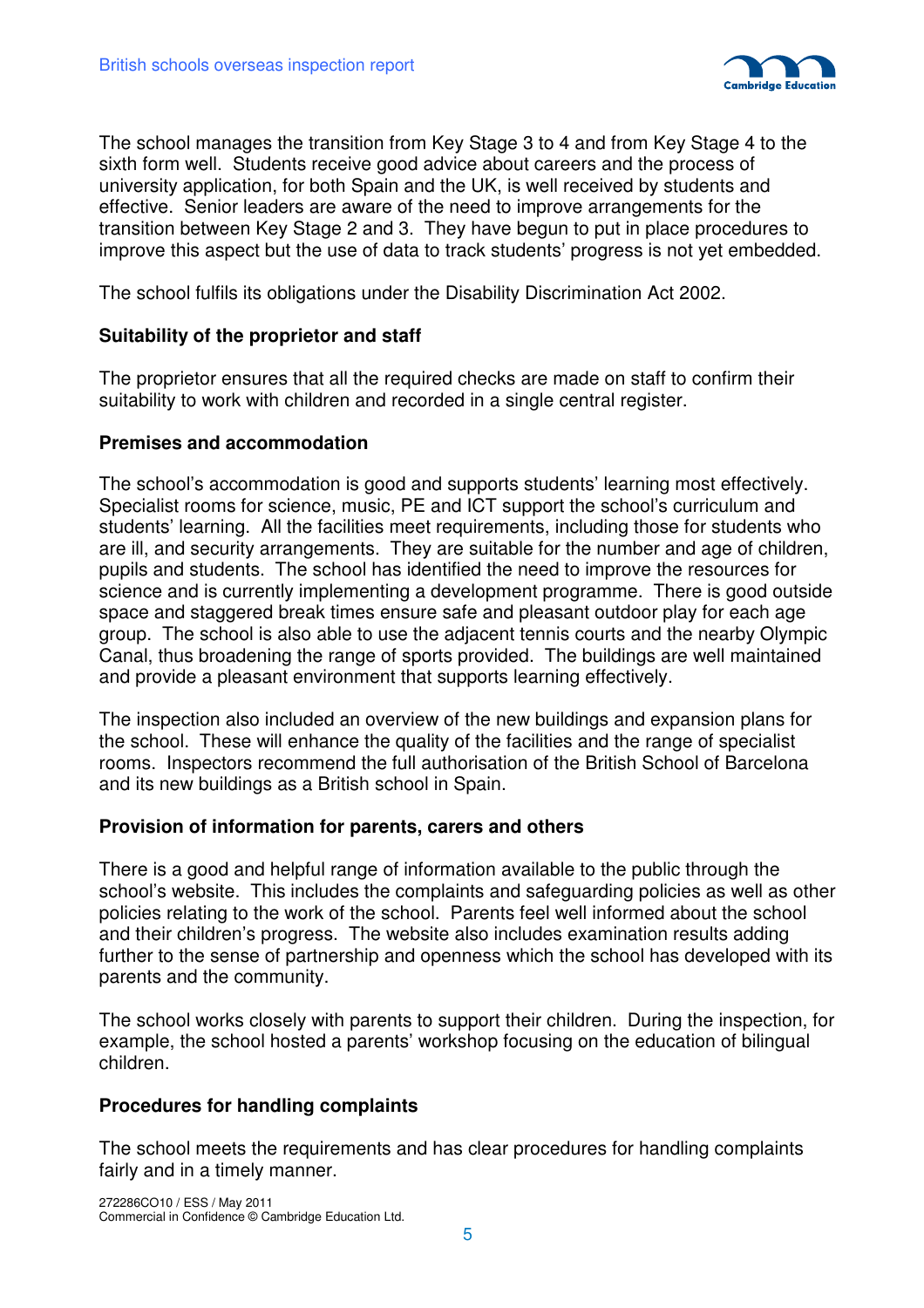

#### **Leadership and management**

Leadership and management are effective and the capacity for improvement is good. The school was sold in October 2007. Senior leaders, with the effective support of the new owners, have led the school through a period of change successfully and established a strong team approach. Senior leaders are clear about the direction for the school, share this effectively with staff and are highly focused on improving the quality of education for students. This is beginning to have a positive impact. There is now consistency in the way teachers plan their lessons, and teaching is good or outstanding in the majority of lessons. Achievement in English has improved, the Early Years Foundation Stage curriculum has been introduced successfully and there is a clear focus on ensuring that courses meet the needs of students. The school's documentation has been revised, upgraded and, where necessary, extended. A revised appraisal procedure and a systematic programme of regular lesson observations, feedback and target setting have been introduced. This is now giving senior leaders a more accurate understanding of the strengths and weaknesses of the school. The involvement of middle leaders in this work has been effective in building leadership capacity.

Many of these developments have been introduced relatively recently and mean that there are still some barriers to overcome. While much of the teaching is good or better, best practice is not yet consistently embedded. This means that teachers are not always able to track the progress of individual students across and between year groups closely enough. Senior leaders have identified that student tracking and assessment to support learning are important areas for development. The best practice is in the primary school although it is still not consistent across all the classes.

The Early Years Foundation Stage is well led and ensures staff pull together to give the children a good start in their time at the school. Resources have been much improved in the last year and provide the opportunity for good quality learning through play. The department has planned thoughtfully for the move to larger accommodation. There is an effective commitment to improvement.

The use of data to analyse performance is beginning to be introduced but is not yet well established. In English, mathematics and science in the secondary school, for example, IGCSE, and AS and A Level results are used to show the trend over the past few years. It is evident that, overall, students reach high levels in examinations but the data are not used to analyse whether students make enough progress from their starting points. In the primary school, increasing use is being made of test results to identify areas of development, for example in science. In the secondary school students are expected to set their own targets but these are not linked closely enough to assessment information or specific enough to help them improve their work.

There is an increasing emphasis on professional development aimed at improving teachers' knowledge and skills. CPD is generally relevant: some is based on individual need while generic training is linked to staff reviews and improvement planning. As a result CDP makes an appropriate contribution to improvement.

Procedures for safeguarding are secure and ensure that pupils are safe in school. Safeguarding policies are appropriate, staff are properly trained and new staff are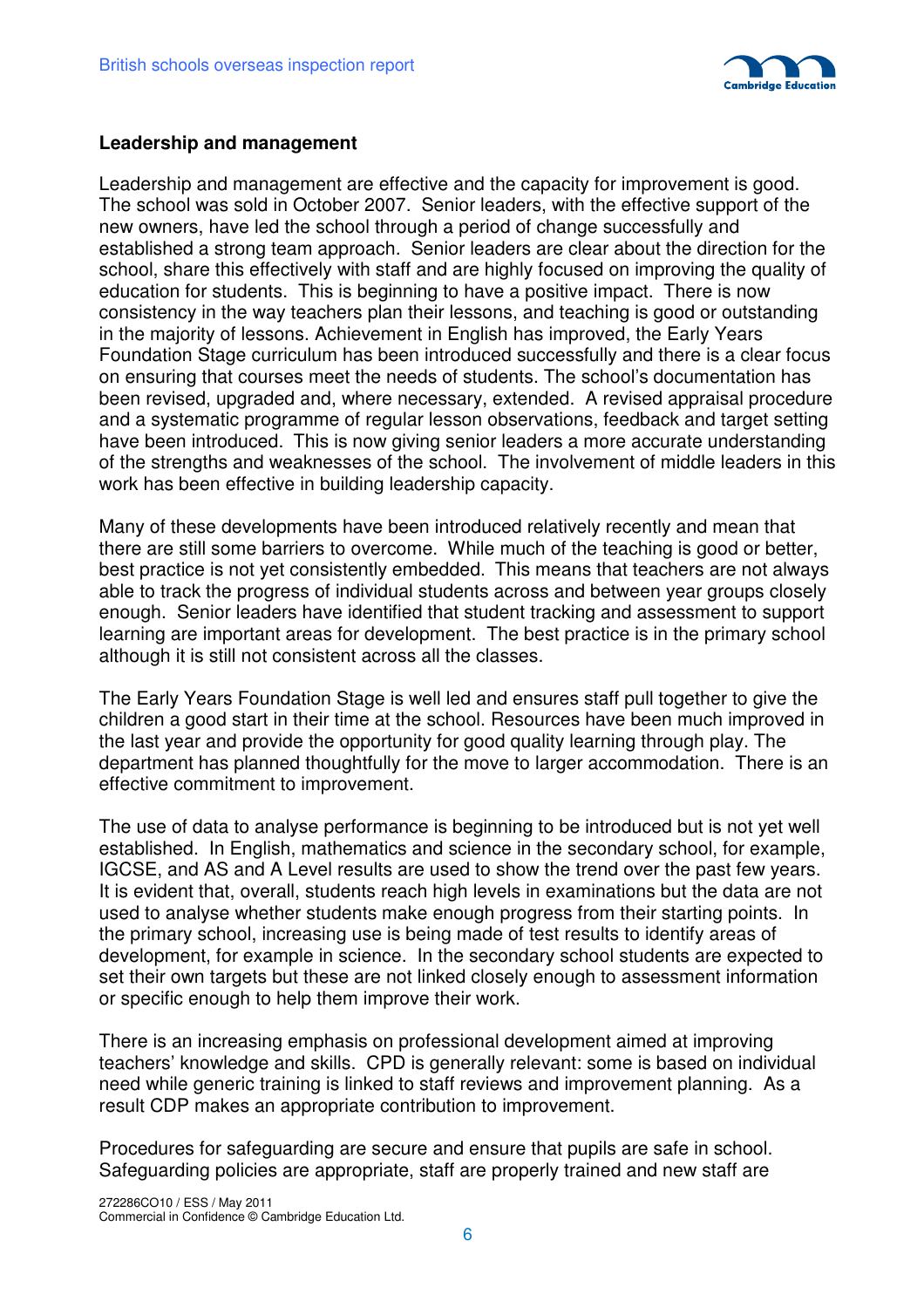

checked to ensure their suitability. The owners give considerable support to the school and have a positive impact on developments.

### **Compliance with regulatory requirements**

The school meets all the requirements for British schools overseas.

### **What the school could do to improve further**

While not required by regulations, the school might wish to consider the following points for development:

- $\blacksquare$  Improve the quality of teaching and learning even further so they are consistently good or better by:
	- setting more demanding work for the more able so that they make the best possible progress
	- using a wider range of strategies to ensure that students are engaged actively in their learning
	- using assessment information to set individual targets for students
	- better use of questioning to check progress, probe understanding and extend learning
	- using marking to provide students with feedback about how to improve their work.
- Strengthen the use of assessment and other data to enhance learning by
	- − developing teachers' expertise in the use of information about students' attainment and progress
	- setting students clear targets based on their prior attainment and current performance
	- using the data to identify areas for development
	- analysing test and examination results by comparing them with national and international data and with students' starting points
	- − developing further the process for tracking students' progress so that students and teachers have an accurate picture of how well they are doing
	- using the data to ensure that all students are set appropriately challenging work.
- Embed the work of the school council so that students become more involved in contributing to the life of the school.
- Develop cross-curricular links so that:
	- work planned in one subject builds on that covered in another
	- − opportunities for repeating the same work in different subjects are minimised.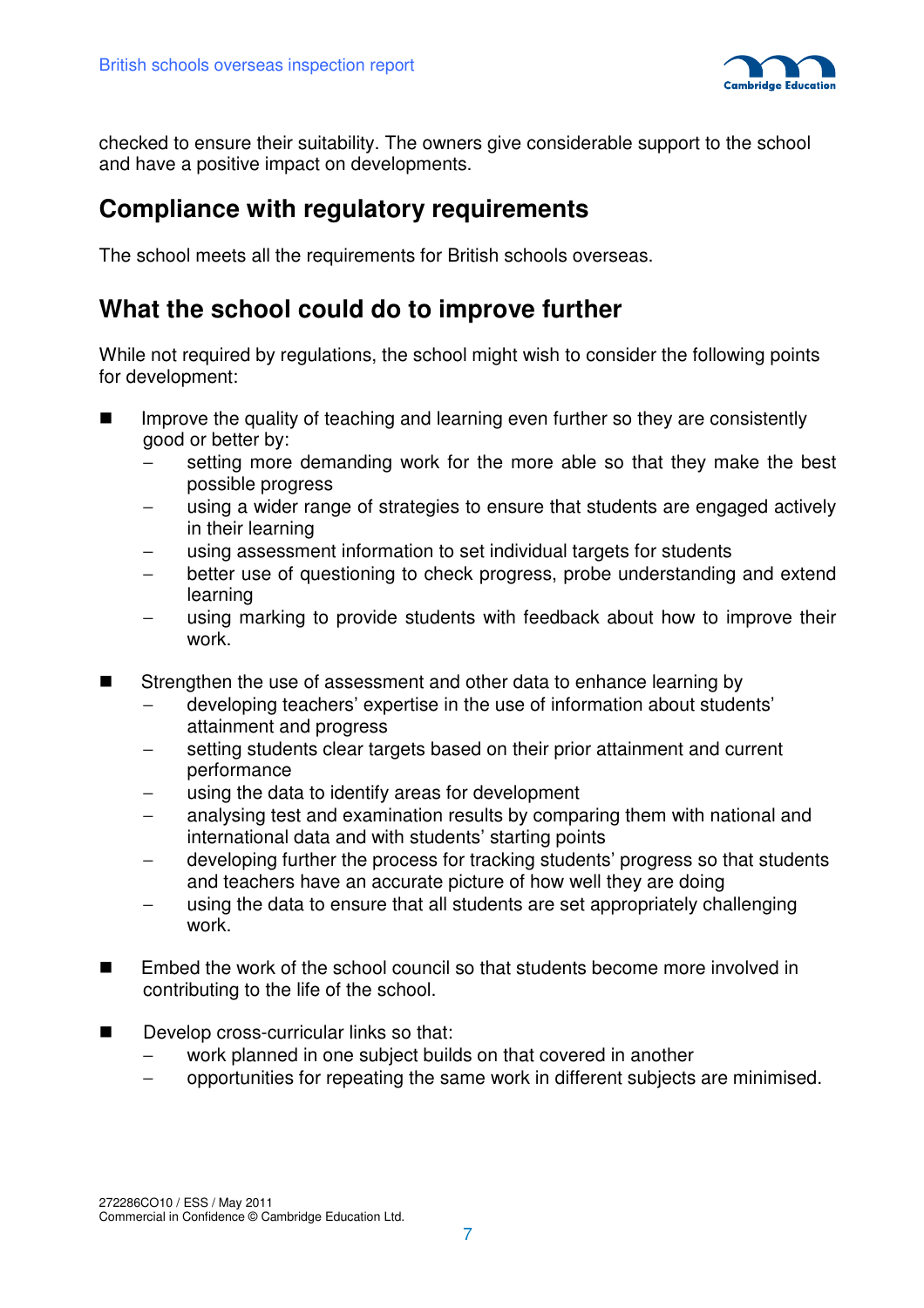

# **Inspection judgements**

| inadequate   |
|--------------|
| satisfactory |
| good         |
| outstanding  |

#### **The quality of education**

| Overall quality of education                                                                    |    |  |
|-------------------------------------------------------------------------------------------------|----|--|
| How well the curriculum and other activities meet the range of needs<br>and interests of pupils | ٦J |  |
| How effective teaching and assessment are in meeting the full range<br>of pupils' needs         |    |  |
| How well pupils make progress in their learning                                                 |    |  |

#### **Pupils' spiritual, moral, social and cultural development**

| Quality of provision for pupils' spiritual, moral, social and cultural<br>development |  |  |
|---------------------------------------------------------------------------------------|--|--|
| The behaviour of pupils                                                               |  |  |

#### **Welfare, health and safety of pupils**

| The overall welfare, health and safety of pupils |  |  |  |  |  |
|--------------------------------------------------|--|--|--|--|--|
|--------------------------------------------------|--|--|--|--|--|

#### **Leadership and management**

| The quality of leadership and management |  | $\vert \sqrt{\ }$ |  |  |
|------------------------------------------|--|-------------------|--|--|
|------------------------------------------|--|-------------------|--|--|